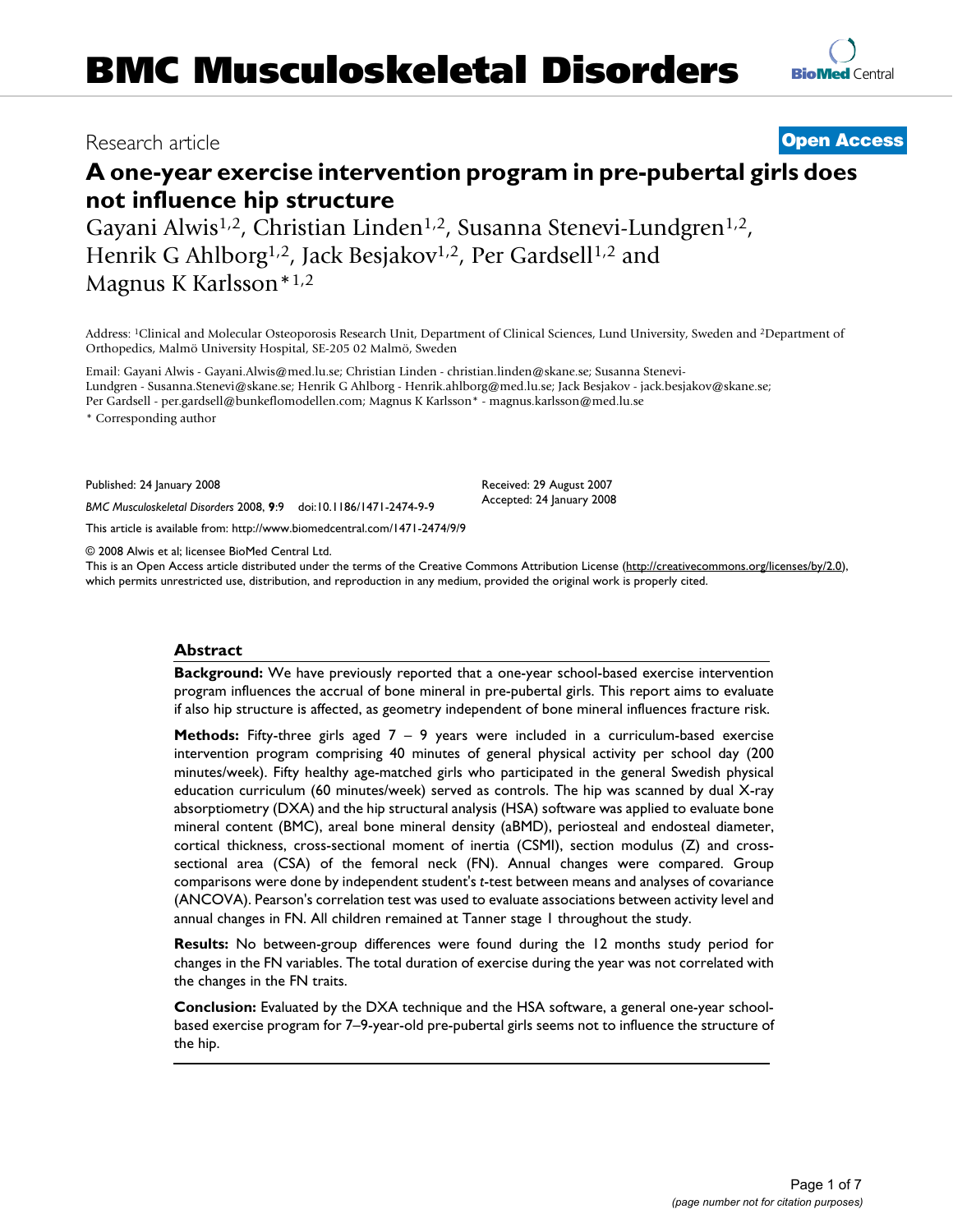## **Background**

Physical activity during growth is associated with benefits in bone mineral accrual and possibly bone structure [1-4], a clinically relevant notion, as both traits independently improve bone strength [5]. But, most prospective controlled exercise intervention trials have predominantly focused on the accrual of bone mineral [6-9], a study design that could underestimate the skeletal effects of exercise, as the effect on bone structure is then neglected. That is, also the three-dimensional structure ought to be assessed when evaluating bone strength [10,11]. As a result, the Hip Structural Analysis (HSA) was developed, a software that based on a dual energy X ray absorbtiometry (DXA) hip scan evaluate the geometrical structure of the femoral neck (FN) [12,13]. Exercise studies that have assessed the method have come to contradictory conclusions, some supporting [14,15], other opposing [16,17] that training influence the hip structure. The different inferences could be based on the fact that different intensities and types of training program may affect the skeleton differently. As a result, the current study was designed to evaluate if a moderate intense school curriculum based exercise intervention program, possible for all children to participate within, in a population based cohort of prepubertal girls could influence the geometrical structure of FN. It must also be emphasized that the study did not aim to estimate the osteogenic effect of specific activities or separately evaluate more or less active children. Instead we wanted to estimate if physical activity could be used as a population based prevention strategy to influence the structure of the FN.

## **Methods**

The Malmö Pediatric Osteoporosis Prevention (POP) study was conducted as a prospective controlled investigation of the impact of an exercise intervention on skeletal development in children from school start and onwards. The baseline measurements in the school, that was allocated as intervention school, were made before the intervention was initiated and the follow-up measurements one year later. Three neighboring control schools, allocated within the same city suburb, were evaluated in the same way, but the follow-up measurements of the control group were done in the same months but two years later. Due to lack of resources in our research laboratory, controls were re-measured first after two years. However, we accepted a two-year follow-up for the controls, because data in the literature imply that skeletal growth and accrual of bone mineral is linear in Tanner stage 1 and before the age of ten [3,18-26]. The design of the investigation has previously been evaluated and regarded as accurate when following growth and bone mineral accrual in this age group [8].

The four schools that were contacted agreed to participate. All four were located in the same part of the city in areas that were socio-economically similar; they were government funded; and allocation of pupils to the schools was done according to residential address. Before the intervention, they all used the Swedish standard curriculum for physical education (PE) to the same extent. After the four schools accepted participation, one of them was asked to be the intervention school and agreed to that. The intervention school modified its curriculum by increasing the number of PE classes; in other words, we did not choose a school that already had a high level of physical activity (PA) for its pupils. The other three schools were included as a control cohort. Furthermore, in order to ascertain whether there was any selection bias at baseline, we compared the girls who took part in the study with those who refused to participate. This was done by considering data on height, weight, and body mass index (BMI) obtained from the initial standard compulsory school health evaluation of first grade pupils. The drop-out analyses revealed that, based on data from the school records, there were no significant differences at baseline in height, weight, or BMI between girls who participated in the study and those who refused to take part [8,9].

In the intervention school, all 61 girls in grades 1 and 2 were invited to attend, and 55 agreed to participate (attendance rate 90%). We excluded one girl at baseline, because she was 11 months younger than the secondyoungest girl. At follow up, one girl declined further participation. Therefore, a total of 53 girls with a mean age of  $7.7 \pm 0.6$  (mean  $\pm$  SD), (range 6.5–8.7), years at baseline were included in the intervention group. Sixty-four volunteers participated at baseline as controls. At follow-up, 13 had moved out of the region or declined further participation, and we excluded one girl because she was being treated with growth hormone. Thus a total of 50 girls with a mean age of 7.9  $\pm$  0.6 (range 6.8–8.9) at baseline were included in the control group. All participants were healthy Caucasians who had no diseases and were not taking medications known to influence bone metabolism.

The exercise intervention was initiated at the beginning of the school term after the baseline measurement. The program consisted of both indoor and outdoor physical activities that are ordinarily included in the PE curriculum in Swedish schools, such as running, jumping, climbing ropes, and playing a variety of ball games. The curriculum was supervised by the usual class teacher and was increased from 60 minutes per week to 200 minutes per week (40 minutes/day), thus no specific osteogenic training program was added. Furthermore, the teachers were instructed to vary the activities and sports, so that the children would not get bored by repetition. The aim was to minimize the number of dropouts, which has been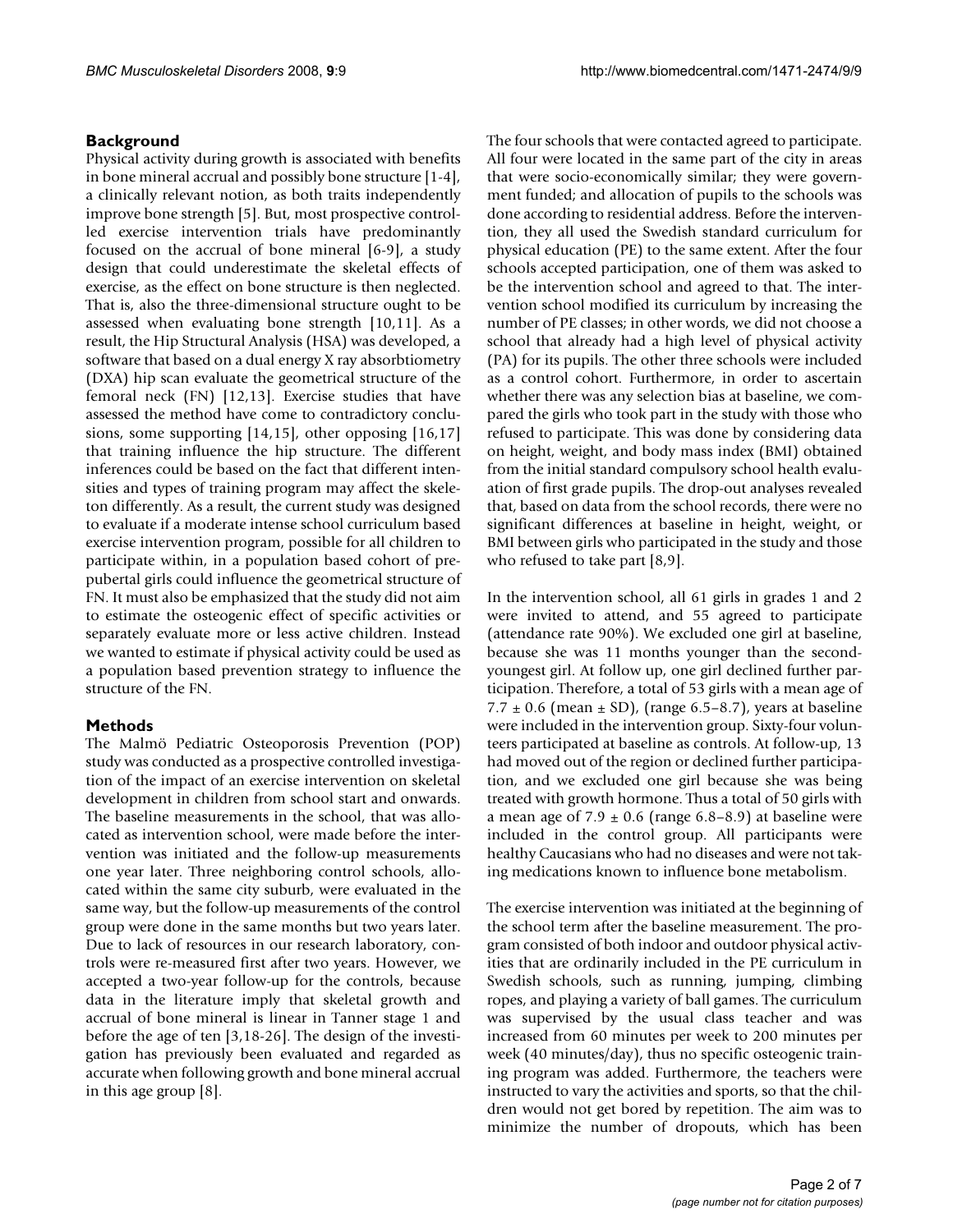reported to be fairly high during and after exercise intervention programs [27]. The control schools continued with the same type of activities as previously used, but the duration was kept within the limits stipulated by the compulsory PE curriculum, consisting of one to two sessions of PE per week, in total 60 minutes per week.

During the dual X-ray absorptiometry (DXA, DPX-L version 1.3z, Lunar®, Madison, WI) measurements the children were dressed in light clothes and no shoes. Paediatric software was used in all scans with children below 35 kg in weight. That is, the software was changed in some children between the different measurements. All standard image files of the proximal femur were analyzed by one technician, by use of the hip strength analysis (HSA) software. The software is provided by Lunar Instruments Corporation (Madison, WI). Using this software the X-ray absorption data of the proximal femur is extracted from the output image data file and the bone mineral content (BMC, g) and areal bone mineral density (aBMD,  $g/cm^2$ ) and its distribution within the FN calculated. First the operator has to manually define the center of the femoral head and place the FN axis as accurately as possible along the FN. Thereafter, the region of interest in the FN is placed in the proximal part of the FN, and finally the femoral shaft axis is defined centrally along the shaft. The software will then iteratively assess all cross sections in the FN region of interest and identify the plane with the least cross-sectional moment of inertia (CSMI, cm4). CSMI is an estimate of the ability of the FN to withstand bending forces, and that value was calculated using the mass distribution derived from the absorption curve [28]. The CSMI estimated by DXA has been found to be highly correlated with the CSMI measured directly on adult cadaver specimens ( $r^2$  = 0.96) [28]. Automatic identification of the weakest cross section of the FN is fundamental feature of the HSA software, and this cross-sectional level is then used for subsequent calculation of section modulus (Z,  $\text{cm}^3$ ) and cross-sectional area (CSA,  $\text{cm}^2$ ). The section modulus is also an estimate of the ability of the FN to withstand bending forces, and it was computed as CSMI divided by half the width of the FN. CSA is a measure of the resistance of the bone to axial forces, and it represents the area of mineral packed together in the defined cross section of the FN and is essentially proportional to the bone mineral content (BMC). In addition, endosteal diameter was estimated using the algorithm described by Thomas J. Beck [29]. Mean cortical thickness was calculated as the difference between periosteal and endosteal diameter divided by two. The FN vBMD was computed using the formula vBMD = BMC/estimated FN volume ( $\pi$  $\times$  r<sup>2</sup>  $\times$  FN length), where r = FN mid-diameter/2, assuming the FN to be cylindrical [30,31].

The coefficient of variation (CV) was evaluated by duplicate measurements in 13 healthy children ages seven to fifteen (mean 10) years was found to be 1.4% for BMC, 1.6% for aBMD, 3.7% for total body fat mass, and 1.5% for total body lean mass. The CV values for the HSA analyses were 1.5% for FN periosteal diameter, 2.2% for FN CSA, and 6.2% for FN CSMI. The machine was calibrated daily with the Lunar® phantom. The technicians in our research group performed all the measurements, and one technician conducted all software analyses. Total lean mass and total fat mass were estimated from the DXA total body scan. Body weight was measured to the nearest 0.1 kg using an electric scale, and height was determined to the nearest 0.5 cm using a wall-mounted measuring rod.

A questionnaire previously used in several studies but modified for pre-pubertal children [32,33] was employed to evaluate lifestyle factors, including the level of physical activity. The total time spent in such activity was calculated as time per week in organized sports within the school curriculum and in organized sports activities outside the school. The maturity of the children was assessed by Tanner staging [34], conducted by our research nurses.

Informed written consent was obtained from parents or guardians of participants prior to the study start. The study was approved by the Ethics Committee of Lund University (LU 453-98; 1998-09-15), Sweden, and conducted according to the Helsinki Declaration of 2000. The Swedish Data Inspection Board approved both the data collection and database.

Research has shown the technical problems when scanning small children based on inconsistency in limb positioning and location of the region of interest [35], we advocated the method introduced by Beck et al. when evaluating FN width [12]. This method excludes biologically unlikely values, 3 standard deviations (SD) above or below the mean. This resulted in exclusion of eight proximal femoral scans in the intervention group and six in the control group. In addition, missing scans or scans with obvious technical errors were found in three hip scans in the intervention group and one in the control group. Data are presented as means  $\pm$  SD. The annual changes were calculated using the data on the evaluated traits. Student's *t*-test between means was used for group comparisons. Analyses of covariance (ANCOVA) were used to adjust for chronological age at baseline and increment in height and weight in the follow up evaluations to adjust any difference in growth. Pearson's correlation test was applied to correlate the total mean duration of physical activity, calculated as the mean of the total physical activity at baseline and at follow-up, with changes in the bone parameters during the study period. Statistical calculations were performed using Statistica®, version 6.1 (Stat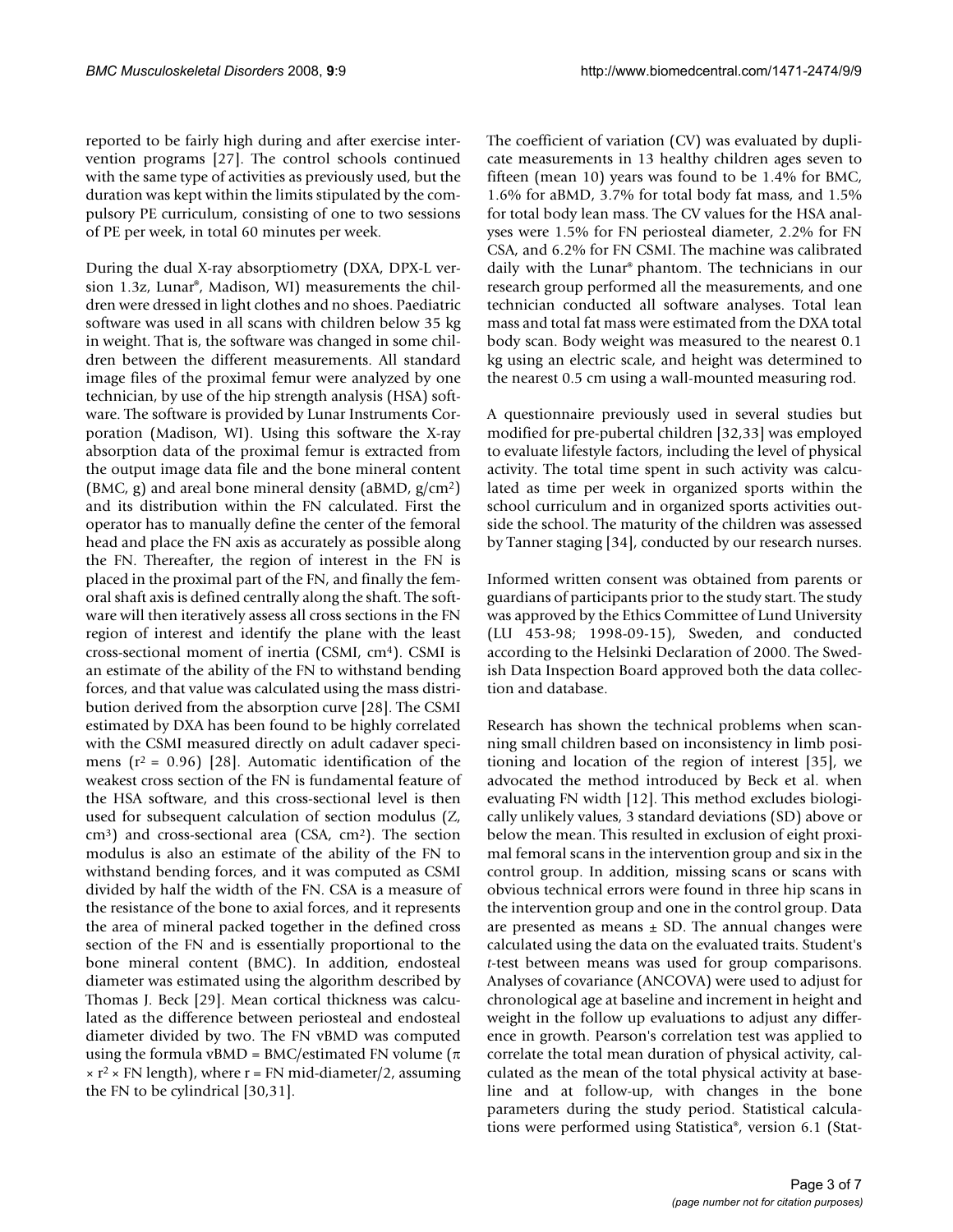Win<sup>®</sup>). A p-value  $< 0.05$  was defined as a statistically significant difference. With known annual growth in the evaluated parameters in Swedish children aged 7 years and with a significance level of  $p < 0.05$  this study was powered to detect an annual difference in gain in BMC of 0.102 g/yrs, BMD of 0.019 g/cm2/yrs, vBMD of 0.011 g/ cm3/yrs, neck length of 0.6 mm/yrs, periosteal width of 0.5 mm/yrs, CSA of 0.05 cm2/yrs, Z of 0.19 cm3/yrs, CSMI of 0.029 cm4/yrs, endosteal width of 0.5 mm/yrs and cortical thickness of 0.3 mm/yrs.

#### **Results**

As previously reported, the intervention group and the control group did not at baseline differ with regard to registered lifestyle factors or anthropometric parameters [8]. After onset of the exercise program, the intervention group spent comparatively more time in physical activity in total both at baseline and at follow-up (Table 1). All the participants in the two groups remained at Tanner stage 1 during the study period.

The mean values for the FN at baseline were 6.0% higher for aBMD ( $p = 0.04$ ) and 7.0% higher for cortical thickness ( $p = 0.02$ ) in the intervention group as compared to the control group (Table 2). In contrast, there were no significant differences between the two groups with regard to the annual changes in the skeletal traits of the FN. The results remained after adjustment for age at baseline and changes in weight and height (Table 2) as well as after adjustment for age at baseline and changes in fat and lean mass (data not shown). The mean annual increase in FN BMC was 13.1% in the intervention group compared to 10.8% in the control group ( $p = 0.53$ ), and the corresponding values for periosteal diameter were 3.9% vs. 2.9% (p = 0.54) and for endosteal diameter 3.9% vs. 2.7%  $(p = 0.49)$ .

**Table 1: The duration of physical activity at baseline and at follow-up**

|                                          | Cases       | Controls       |
|------------------------------------------|-------------|----------------|
| Organized physical activity (hours/week) |             |                |
| <b>Baseline before intervention</b>      |             |                |
| Outside the school                       | $0.7 + 1.2$ | $1.3 \pm 1.6$  |
| <b>Baseline after intervention</b>       |             |                |
| School curriculum                        | 3.3         | $1.0**$        |
| Outside the school                       | $0.7 + 1.2$ | $1.3 \pm 1.6$  |
| Total physical activity                  | $4.0 + 1.2$ | $2.3 + 1.6$ ** |
| Follow-up                                |             |                |
| School curriculum                        | 3.3         | $1.0**$        |
| Outside the school                       | $1.1 + 1.3$ | $1.9 + 1.9 *$  |
| Total physical activity                  | $4.4 + 1.3$ | $2.9 + 1.9$ ** |

Data presented as mean  $\pm$  SD. \*P < 0.05, \*\*P < 0.001

The weekly duration of physical activity during the study period did not correlate with the changes in the FN traits.

#### **Discussion**

We did not find that the exercise program conferred any bone mineral or structural benefits on FN. Nor the weekly duration of training correlated with the gain in FN bone mass or structural parameters. This report is noteworthy, because it refutes the assumption of some researchers that the structural benefits of exercise will be missed if evaluations are limited to bone mineral accrual [10]. The previous reports of exercise induced benefits at the lumbar spine in this cohort [8,9,17] but not in the FN, is not surprising as weight-loaded skeletal regions with trabecular bone are more responsive to mechanical load than cortical regions [6,8,9,36].

The FN structural data in this report opposes some publications in growing children [14,37] but totally or partly supports others [15-17]. The discrepancies in the conclusions when comparing the trials could be due to differences in the design in the trials. The maturational level of the girls was different in the trials, and it is known that exercise induced skeletal benefits are most obvious in premenarcheal children [11,15,38,39]. The intensities and the proportions of the activities in the exercise programs were different, and it is known that high magnitude repetitive interventions confer more benefits than repeated endurance training [14,15,39,40]. The follow-up periods varied a fact that also could influence the outcome, as structural benefits may need a longer training period before reaching significance. That is, the study can't exclude that a different exercise program, for example a more intense training program or a program spanning a longer period, possibly could lead to benefits also in FN. As examples, tennis training has been reported to be associated with geometrical benefits [1,10] and soccer training for three years has in pre-pubertal boys been associated with obvious bone mass benefits also in FN [41].

The structural estimate of the FN by HSA may also differ from the three dimensional techniques, computed tomography (CT) and magnetic resonance imaging (MRI) [10,42], as the HSA is based on a two dimensional scanning technique [12]. In addition, no cited studies have objectively measured the level of physical activity, only relied on subjective estimate of training by questionnaires, and it is not certain that duration of exercise is the best method to quantify the level of physical activity. The higher spare time activities in the control group could also mask eventual beneficial osteogenic effects in the intervention group. Furthermore, it would have been beneficial if we could define the different type of spare time activities, not only the duration of the organized training activities. The population-based design of this trial is a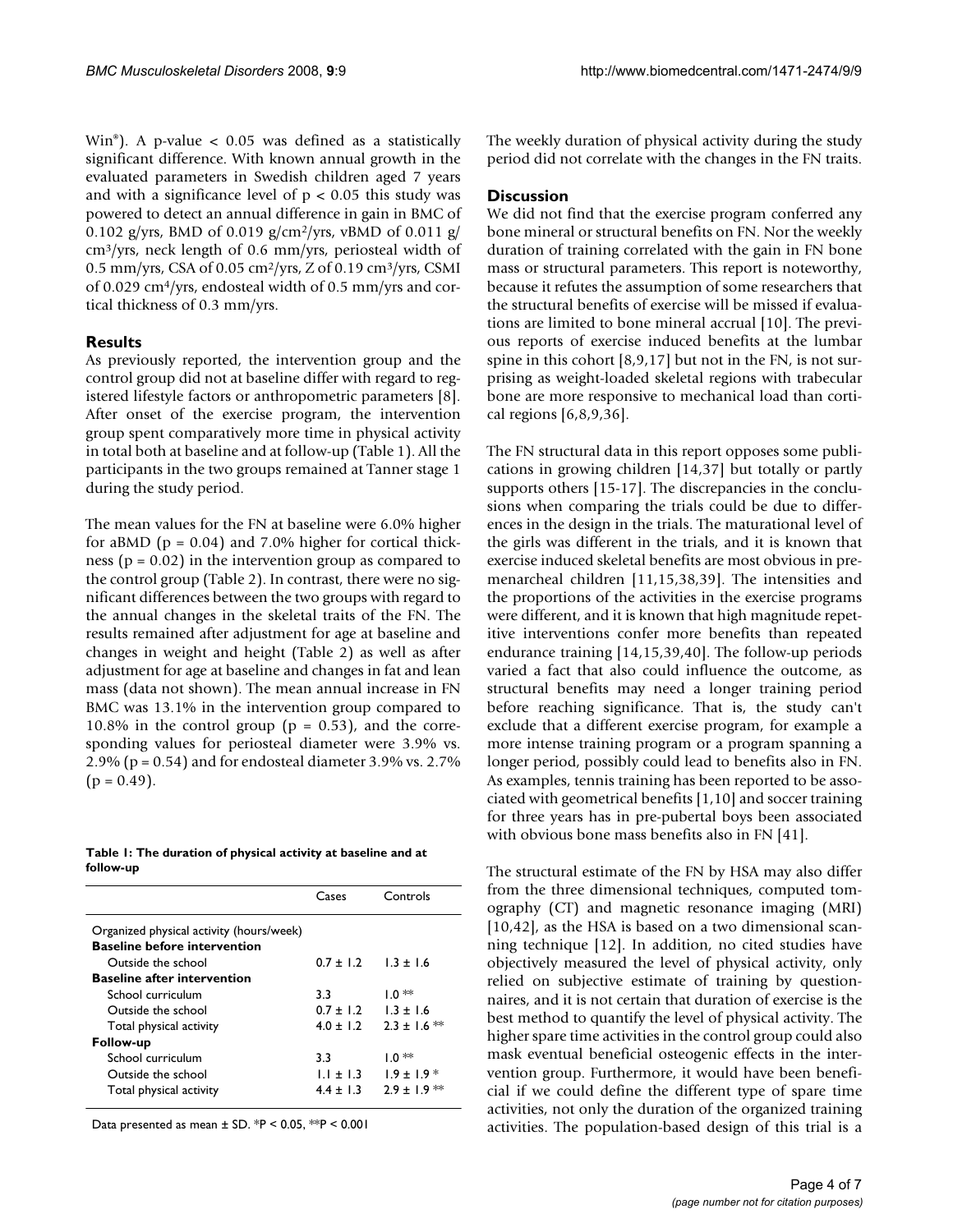|                                                               | <b>Baseline</b>     |                   | <b>Annual changes</b> |                     |                   | P-value    | P-value  |
|---------------------------------------------------------------|---------------------|-------------------|-----------------------|---------------------|-------------------|------------|----------|
|                                                               | <b>Intervention</b> | Control           | p-value               | <b>Intervention</b> | Control           | unadjusted | adjusted |
| Age (years)                                                   | $7.7 \pm 0.6$       | $7.9 \pm 0.6$     | 0.08                  |                     |                   |            |          |
| Anthropometry                                                 |                     |                   |                       |                     |                   |            |          |
| Weight (kg)                                                   | $27.6 \pm 5.5$      | $27.4 \pm 5.5$    | 0.84                  | $3.5 \pm 2.2$       | $3.2 \pm 1.3$     | 0.42       |          |
| Height (cm)                                                   | $128 \pm 5.2$       | $129.1 \pm 7.9$   | 0.43                  | $6 \pm 1.2$         | $5.7 \pm 1.0$     | 0.19       |          |
| Lean mass (kg)                                                | $19.8 \pm 2.3$      | $20.2 \pm 2.8$    | 0.42                  | $2.2 \pm 0.8$       | $1.9 \pm 0.6$     | 0.01       |          |
| Fat mass (kg)                                                 | $5.3 \pm 3.9$       | $5.2 \pm 3.3$     | 0.86                  | $1.9 \pm 1.5$       | $1 \pm 0.9$       | 0.001      |          |
| <b>Bone mass of femoral neck</b>                              |                     |                   |                       |                     |                   |            |          |
| Bone mineral content (BMC; g)                                 | $2.63 \pm 0.563$    | $2.54 \pm 0.497$  | 0.39                  | $0.266 \pm 0.554$   | $0.252 \pm 0.236$ | 0.87       | 0.86     |
| Bone mineral density (BMD; g/cm <sup>2</sup> )                | $0.743 \pm 0.089$   | $0.701 \pm 0.090$ | 0.04                  | $0.038 \pm 0.071$   | $0.045 \pm 0.042$ | 0.61       | 0.86     |
| Volumetric bone mineral density<br>(vBMD; g/cm <sup>3</sup> ) | $0.377 \pm 0.044$   | $0.359 \pm 0.047$ | 0.07                  | $0.010 \pm 0.037$   | $0.012 \pm 0.024$ | 0.81       | 0.55     |
| <b>Biomechanical calculations of femoral neck</b>             |                     |                   |                       |                     |                   |            |          |
| Neck length (cm)                                              | $3.18 \pm 0.401$    | $3.25 \pm 0.356$  | 0.41                  | $0.209 \pm 0.348$   | $0.237 \pm 0.129$ | 0.63       | 0.73     |
| Periosteal width (cm)                                         | $2.46 \pm 0.234$    | $2.46 \pm 0.225$  | 0.89                  | $0.086 \pm 0.247$   | $0.067 \pm 0.113$ | 0.64       | 0.68     |
| Cross sectional area (CSA; cm <sup>2</sup> )                  | $0.947 \pm 0.156$   | $0.889 \pm 0.152$ | 0.11                  | $0.084 \pm 0.180$   | $0.091 \pm 0.078$ | 0.82       | 0.67     |
| Section modulus $(Z; cm3)$                                    | $0.298 \pm 0.090$   | $0.272 \pm 0.082$ | 0.16                  | $0.044 \pm 0.088$   | $0.049 \pm 0.042$ | 0.73       | 0.67     |
| Cross-sectional moment of inertia<br>(CSMI; cm <sup>4</sup> ) | $0.374 \pm 0.159$   | $0.338 \pm 0.130$ | 0.25                  | $0.069 \pm 0.167$   | $0.074 \pm 0.067$ | 0.86       | 0.81     |
| Endosteal width (cm)                                          | $2.30 \pm 0.228$    | $2.32 \pm 0.224$  | 0.74                  | $0.078 \pm 0.240$   | $0.057 \pm 0.114$ | 0.59       | 0.62     |
| Mean cortical thickness (cm)                                  | $0.076 \pm 0.009$   | $0.071 \pm 0.009$ | 0.02                  | $0.004 \pm 0.008$   | $0.005 \pm 0.005$ | 0.44       | 0.97     |

**Table 2: Baseline data and annual changes in anthropometry and femoral neck bone parameters.**

Bone mass and biomechanical calculations of femoral neck in the intervention group (n = 53) and control group (n = 50). After exclusion of outliers, technical errors, and missing scans, anthropometrics were evaluated in 53 cases and 50 controls and femoral neck variables in 42 cases and 43 controls.

The data represent absolute values (means) ± SD. Comparison of annual changes in the intervention and control groups presented with the p-value unadjusted or adjusted for age at baseline and annual changes in weight and height. For BMD of femoral neck and mean cortical thickness, p-values were also adjusted in relation to the baseline values.

strength, while the inability to perform individual randomization must be regarded as a weakness, as discussed in our previous reports [8,9]

The technical limitations of the HSA technique must also be highlighted. Inconsistent positioning of the limb or placement of the region of interest results in errors [12,13]. A small width error results in large errors in CSMI, as CSMI is proportional to the fourth power of the radius [5,43]. This is the reason why we excluded outliers as done in previous reports [12]. The cortical thickness and endosteal diameter are estimated after making assumptions of a homogenous porosity in the cortical shell, a homogenous cross-sectional shape and a fixed distribution of trabecular and cortical bone within the FN, assumptions not been tested in children. The estimation of the periosteal dimension are also derived from a twodimensional image, but the skeleton can expand in other directions [10,44], may be not captured by the HSA. The quality of the resolution by the HSA analyses may also lead to small group differences being missed. In spite of these limitations in mind, HSA should be regarded as one method to focus the interest on not only on the amount of bone mineral but also FN structure, before three dimensional measuring techniques become general available in research.

It is also well known that differences in fat in the marrow or the soft tissue above, below or around the bones may affect the DXA bone variables [45]. However, our results and inferences remained after adjusting for age at baseline and changes in fat and lean mass.

#### **Conclusion**

A one-year moderately intense school based exercise intervention program in pre-pubertal girls seems not to influence the by the DXA technique and HSA software estimated FN structure. Further studies are required to determine if an exercise program exceeding one year, a program with a higher intensity of training and a program in early peri-pubertal girls could be beneficial for the FN structure.

#### **Competing interests**

The author(s) declare that they have no competing interests.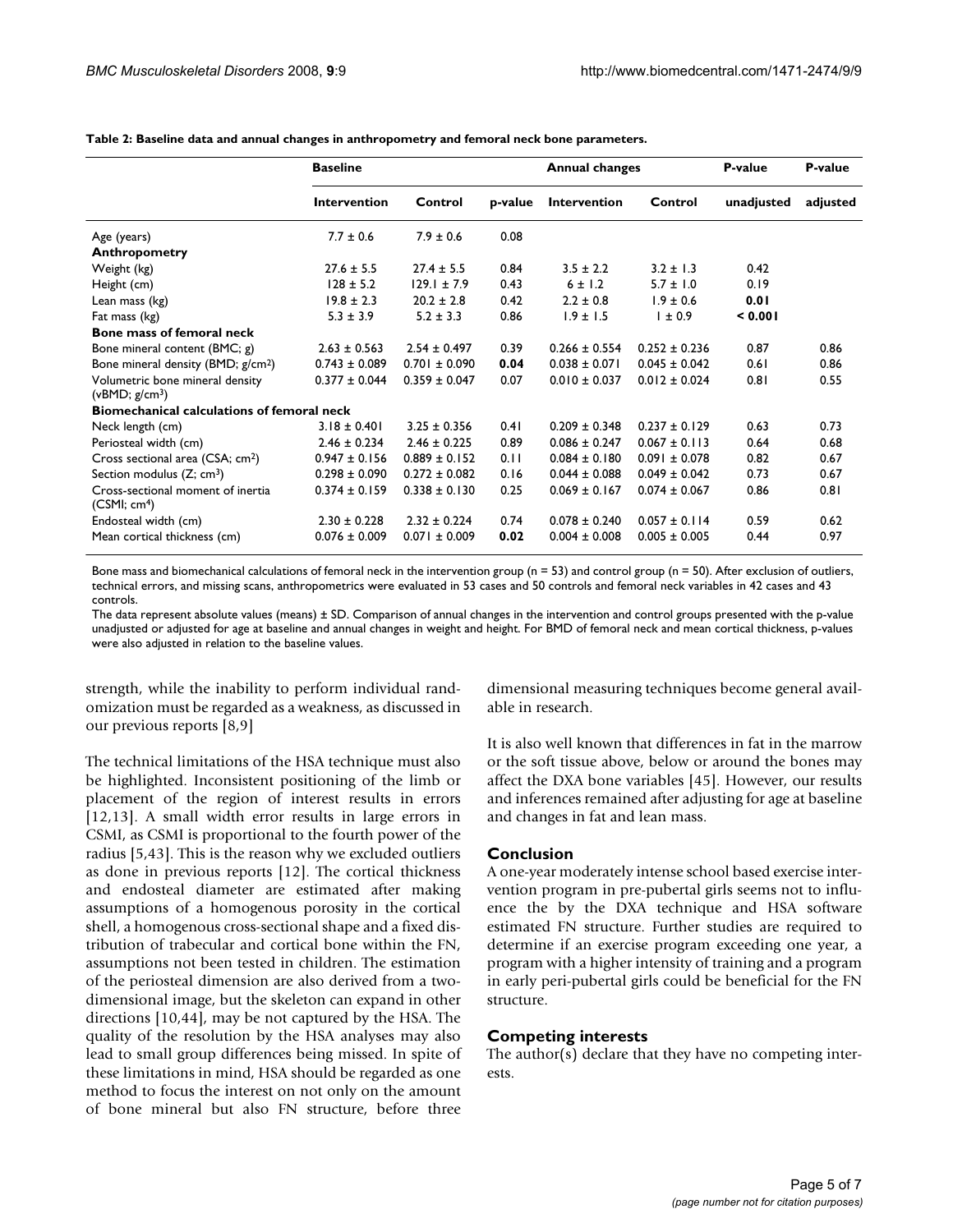#### **Authors' contributions**

Study design: MK and PG; Data collection: CL, JB and SSL; Statistical analyses and hip strength analyses and writing of the paper: GA, HA and MK. All authors read and approved the final manuscript

#### **Acknowledgements**

Financial support for this study was provided by the Swedish Research Council (K2004-73X-14080-04A), the Center for Athletic Research (137/ 06), the Osterlund Foundation, the Kock Foundation, and the Region Skane Foundation.

#### **References**

- 1. Kannus P, Haapasalo H, Sankelo M, Sievanen H, Pasanen M, Heinonen A, Oja P, Vuori I: **[Effect of starting age of physical activity on](http://www.ncbi.nlm.nih.gov/entrez/query.fcgi?cmd=Retrieve&db=PubMed&dopt=Abstract&list_uids=7762910) [bone mass in the dominant arm of tennis and squash players.](http://www.ncbi.nlm.nih.gov/entrez/query.fcgi?cmd=Retrieve&db=PubMed&dopt=Abstract&list_uids=7762910)** *Ann Intern Med* 1995, **123(1):**27-31.
- 2. Bass S, Pearce G, Bradney M, Hendrich E, Delmas PD, Harding A, Seeman E: **[Exercise before puberty may confer residual benefits](http://www.ncbi.nlm.nih.gov/entrez/query.fcgi?cmd=Retrieve&db=PubMed&dopt=Abstract&list_uids=9525351) [in bone density in adulthood: studies in active prepubertal](http://www.ncbi.nlm.nih.gov/entrez/query.fcgi?cmd=Retrieve&db=PubMed&dopt=Abstract&list_uids=9525351)** [and retired female gymnasts.](http://www.ncbi.nlm.nih.gov/entrez/query.fcgi?cmd=Retrieve&db=PubMed&dopt=Abstract&list_uids=9525351) **13(3):**500-507.
- 3. Bailey DA, McKay HA, Mirwald RL, Crocker PR, Faulkner RA: **[A six](http://www.ncbi.nlm.nih.gov/entrez/query.fcgi?cmd=Retrieve&db=PubMed&dopt=Abstract&list_uids=10491214)year longitudinal study of the relationship of physical activity [to bone mineral accrual in growing children: the university of](http://www.ncbi.nlm.nih.gov/entrez/query.fcgi?cmd=Retrieve&db=PubMed&dopt=Abstract&list_uids=10491214) [Saskatchewan bone mineral accrual study.](http://www.ncbi.nlm.nih.gov/entrez/query.fcgi?cmd=Retrieve&db=PubMed&dopt=Abstract&list_uids=10491214)** *J Bone Miner Res* 1999, **14(10):**1672-1679.
- 4. Forwood MR, Baxter-Jones AD, Beck TJ, Mirwald RL, Howard A, Bailey DA: **[Physical activity and strength of the femoral neck dur](http://www.ncbi.nlm.nih.gov/entrez/query.fcgi?cmd=Retrieve&db=PubMed&dopt=Abstract&list_uids=16386968)[ing the adolescent growth spurt: a longitudinal analysis.](http://www.ncbi.nlm.nih.gov/entrez/query.fcgi?cmd=Retrieve&db=PubMed&dopt=Abstract&list_uids=16386968)** *Bone* 2006, **38(4):**576-583.
- 5. Ahlborg HG, Johnell O, Turner CH, Rannevik G, Karlsson MK: **[Bone](http://www.ncbi.nlm.nih.gov/entrez/query.fcgi?cmd=Retrieve&db=PubMed&dopt=Abstract&list_uids=12878739) [loss and bone size after menopause.](http://www.ncbi.nlm.nih.gov/entrez/query.fcgi?cmd=Retrieve&db=PubMed&dopt=Abstract&list_uids=12878739)** *N Engl J Med* 2003, **349(4):**327-334.
- 6. McKay HA, Petit MA, Schutz RW, Prior JC, Barr SI, Khan KM: **[Aug](http://www.ncbi.nlm.nih.gov/entrez/query.fcgi?cmd=Retrieve&db=PubMed&dopt=Abstract&list_uids=10657819)mented trochanteric bone mineral density after modified [physical education classes: a randomized school-based exer](http://www.ncbi.nlm.nih.gov/entrez/query.fcgi?cmd=Retrieve&db=PubMed&dopt=Abstract&list_uids=10657819)cise intervention study in prepubescent and early pubescent [children.](http://www.ncbi.nlm.nih.gov/entrez/query.fcgi?cmd=Retrieve&db=PubMed&dopt=Abstract&list_uids=10657819)** *J Pediatr* 2000, **136(2):**156-162.
- MacKelvie KJ, Khan KM, Petit MA, Janssen PA, McKay HA: [A school](http://www.ncbi.nlm.nih.gov/entrez/query.fcgi?cmd=Retrieve&db=PubMed&dopt=Abstract&list_uids=14654643)**[based exercise intervention elicits substantial bone health](http://www.ncbi.nlm.nih.gov/entrez/query.fcgi?cmd=Retrieve&db=PubMed&dopt=Abstract&list_uids=14654643) [benefits: a 2-year randomized controlled trial in girls.](http://www.ncbi.nlm.nih.gov/entrez/query.fcgi?cmd=Retrieve&db=PubMed&dopt=Abstract&list_uids=14654643)** *Pediatrics* 2003, **112(6 Pt 1):**e447.
- 8. Valdimarsson O, Linden C, Johnell O, Gardsell P, Karlsson MK: **[Daily](http://www.ncbi.nlm.nih.gov/entrez/query.fcgi?cmd=Retrieve&db=PubMed&dopt=Abstract&list_uids=16467972) physical education in the school curriculum in prepubertal [girls during 1 year is followed by an increase in bone mineral](http://www.ncbi.nlm.nih.gov/entrez/query.fcgi?cmd=Retrieve&db=PubMed&dopt=Abstract&list_uids=16467972) accrual and bone width--data from the prospective control[led Malmo pediatric osteoporosis prevention study.](http://www.ncbi.nlm.nih.gov/entrez/query.fcgi?cmd=Retrieve&db=PubMed&dopt=Abstract&list_uids=16467972)** *Calcif Tissue Int* 2006, **78(2):**65-71.
- 9. Linden C, Ahlborg HG, Besjakov J, Gardsell P, Karlsson MK: **[A](http://www.ncbi.nlm.nih.gov/entrez/query.fcgi?cmd=Retrieve&db=PubMed&dopt=Abstract&list_uids=16753013) school curriculum-based exercise program increases bone [mineral accrual and bone size in prepubertal girls: two-year](http://www.ncbi.nlm.nih.gov/entrez/query.fcgi?cmd=Retrieve&db=PubMed&dopt=Abstract&list_uids=16753013) data from the pediatric osteoporosis prevention (POP) [study.](http://www.ncbi.nlm.nih.gov/entrez/query.fcgi?cmd=Retrieve&db=PubMed&dopt=Abstract&list_uids=16753013)** *J Bone Miner Res* 2006, **21(6):**829-835.
- 10. Bass SL, Saxon L, Daly RM, Turner CH, Robling AG, Seeman E, Stuckey S: **[The effect of mechanical loading on the size and](http://www.ncbi.nlm.nih.gov/entrez/query.fcgi?cmd=Retrieve&db=PubMed&dopt=Abstract&list_uids=12469922) [shape of bone in pre-, peri-, and postpubertal girls: a study in](http://www.ncbi.nlm.nih.gov/entrez/query.fcgi?cmd=Retrieve&db=PubMed&dopt=Abstract&list_uids=12469922) [tennis players.](http://www.ncbi.nlm.nih.gov/entrez/query.fcgi?cmd=Retrieve&db=PubMed&dopt=Abstract&list_uids=12469922)** *J Bone Miner Res* 2002, **17(12):**2274-2280.
- 11. Heinonen A, Sievanen H, Kannus P, Oja P, Pasanen M, Vuori I: **[High](http://www.ncbi.nlm.nih.gov/entrez/query.fcgi?cmd=Retrieve&db=PubMed&dopt=Abstract&list_uids=11256891)[impact exercise and bones of growing girls: a 9-month con](http://www.ncbi.nlm.nih.gov/entrez/query.fcgi?cmd=Retrieve&db=PubMed&dopt=Abstract&list_uids=11256891)[trolled trial.](http://www.ncbi.nlm.nih.gov/entrez/query.fcgi?cmd=Retrieve&db=PubMed&dopt=Abstract&list_uids=11256891)** *Osteoporos Int* 2000, **11(12):**1010-1017.
- Beck TJ, Oreskovic TL, Stone KL, Ruff CB, Ensrud K, Nevitt MC, Genant HK, Cummings SR: **[Structural adaptation to changing](http://www.ncbi.nlm.nih.gov/entrez/query.fcgi?cmd=Retrieve&db=PubMed&dopt=Abstract&list_uids=11393788) [skeletal load in the progression toward hip fragility: the](http://www.ncbi.nlm.nih.gov/entrez/query.fcgi?cmd=Retrieve&db=PubMed&dopt=Abstract&list_uids=11393788) [study of osteoporotic fractures.](http://www.ncbi.nlm.nih.gov/entrez/query.fcgi?cmd=Retrieve&db=PubMed&dopt=Abstract&list_uids=11393788)** *J Bone Miner Res* 2001, **16(6):**1108-1119.
- Khoo BC, Beck TJ, Qiao QH, Parakh P, Semanick L, Prince RL, Singer KP, Price RI: **[In vivo short-term precision of hip structure anal](http://www.ncbi.nlm.nih.gov/entrez/query.fcgi?cmd=Retrieve&db=PubMed&dopt=Abstract&list_uids=15869917)ysis variables in comparison with bone mineral density using [paired dual-energy X-ray absorptiometry scans from multi](http://www.ncbi.nlm.nih.gov/entrez/query.fcgi?cmd=Retrieve&db=PubMed&dopt=Abstract&list_uids=15869917)[center clinical trials.](http://www.ncbi.nlm.nih.gov/entrez/query.fcgi?cmd=Retrieve&db=PubMed&dopt=Abstract&list_uids=15869917)** *Bone* 2005, **37(1):**112-121.
- 14. MacKelvie KJ, Petit MA, Khan KM, Beck TJ, McKay HA: **[Bone mass](http://www.ncbi.nlm.nih.gov/entrez/query.fcgi?cmd=Retrieve&db=PubMed&dopt=Abstract&list_uids=15050908) [and structure are enhanced following a 2-year randomized](http://www.ncbi.nlm.nih.gov/entrez/query.fcgi?cmd=Retrieve&db=PubMed&dopt=Abstract&list_uids=15050908) [controlled trial of exercise in prepubertal boys.](http://www.ncbi.nlm.nih.gov/entrez/query.fcgi?cmd=Retrieve&db=PubMed&dopt=Abstract&list_uids=15050908)** *Bone* 2004, **34(4):**755-764.
- 15. Petit MA, McKay HA, MacKelvie KJ, Heinonen A, Khan KM, Beck TJ: **A randomized school-based jumping intervention confers [site and maturity-specific benefits on bone structural prop](http://www.ncbi.nlm.nih.gov/entrez/query.fcgi?cmd=Retrieve&db=PubMed&dopt=Abstract&list_uids=11874228)[erties in girls: a hip structural analysis study.](http://www.ncbi.nlm.nih.gov/entrez/query.fcgi?cmd=Retrieve&db=PubMed&dopt=Abstract&list_uids=11874228)** *J Bone Miner Res* 2002, **17(3):**363-372.
- 16. McKay HA, MacLean L, Petit M, MacKelvie-O'Brien K, Janssen P, Beck T, Khan KM: **["Bounce at the Bell": a novel program of short](http://www.ncbi.nlm.nih.gov/entrez/query.fcgi?cmd=Retrieve&db=PubMed&dopt=Abstract&list_uids=16046335) [bouts of exercise improves proximal femur bone mass in](http://www.ncbi.nlm.nih.gov/entrez/query.fcgi?cmd=Retrieve&db=PubMed&dopt=Abstract&list_uids=16046335) [early pubertal children.](http://www.ncbi.nlm.nih.gov/entrez/query.fcgi?cmd=Retrieve&db=PubMed&dopt=Abstract&list_uids=16046335)** *Br J Sports Med* 2005, **39(8):**521-526.
- 17. Linden C, Alwis G, Ahlborg H, Gardsell P, Valdimarsson O, Stenevi-Lundgren S, Besjakov J, Karlsson MK: **[Exercise, bone mass and](http://www.ncbi.nlm.nih.gov/entrez/query.fcgi?cmd=Retrieve&db=PubMed&dopt=Abstract&list_uids=16774651) [bone size in prepubertal boys: one-year data from the pedi](http://www.ncbi.nlm.nih.gov/entrez/query.fcgi?cmd=Retrieve&db=PubMed&dopt=Abstract&list_uids=16774651)[atric osteoporosis prevention study.](http://www.ncbi.nlm.nih.gov/entrez/query.fcgi?cmd=Retrieve&db=PubMed&dopt=Abstract&list_uids=16774651)** *Scand J Med Sci Sports* 2007, **17(4):**340-347.
- Glastre C, Braillon P, David L, Cochat P, Meunier PJ, Delmas PD: **Measurement of bone mineral content of the lumbar spine [by dual energy x-ray absorptiometry in normal children: cor](http://www.ncbi.nlm.nih.gov/entrez/query.fcgi?cmd=Retrieve&db=PubMed&dopt=Abstract&list_uids=2335574)[relations with growth parameters.](http://www.ncbi.nlm.nih.gov/entrez/query.fcgi?cmd=Retrieve&db=PubMed&dopt=Abstract&list_uids=2335574)** *J Clin Endocrinol Metab* 1990, **70(5):**1330-1333.
- 19. Bonjour JP, Theintz G, Buchs B, Slosman D, Rizzoli R: **[Critical years](http://www.ncbi.nlm.nih.gov/entrez/query.fcgi?cmd=Retrieve&db=PubMed&dopt=Abstract&list_uids=1874933) [and stages of puberty for spinal and femoral bone mass accu](http://www.ncbi.nlm.nih.gov/entrez/query.fcgi?cmd=Retrieve&db=PubMed&dopt=Abstract&list_uids=1874933)[mulation during adolescence.](http://www.ncbi.nlm.nih.gov/entrez/query.fcgi?cmd=Retrieve&db=PubMed&dopt=Abstract&list_uids=1874933)** *J Clin Endocrinol Metab* 1991, **73(3):**555-563.
- 20. Kroger H, Kotaniemi A, Vainio P, Alhava E: **[Bone densitometry of](http://www.ncbi.nlm.nih.gov/entrez/query.fcgi?cmd=Retrieve&db=PubMed&dopt=Abstract&list_uids=1581707) [the spine and femur in children by dual-energy x-ray absorp](http://www.ncbi.nlm.nih.gov/entrez/query.fcgi?cmd=Retrieve&db=PubMed&dopt=Abstract&list_uids=1581707)[tiometry.](http://www.ncbi.nlm.nih.gov/entrez/query.fcgi?cmd=Retrieve&db=PubMed&dopt=Abstract&list_uids=1581707)** *Bone Miner* 1992, **17(1):**75-85.
- 21. Kroger H, Kotaniemi A, Kroger L, Alhava E: **[Development of bone](http://www.ncbi.nlm.nih.gov/entrez/query.fcgi?cmd=Retrieve&db=PubMed&dopt=Abstract&list_uids=8148662) [mass and bone density of the spine and femoral neck--a pro](http://www.ncbi.nlm.nih.gov/entrez/query.fcgi?cmd=Retrieve&db=PubMed&dopt=Abstract&list_uids=8148662)[spective study of 65 children and adolescents.](http://www.ncbi.nlm.nih.gov/entrez/query.fcgi?cmd=Retrieve&db=PubMed&dopt=Abstract&list_uids=8148662)** *Bone Miner* 1993, **23(3):**171-182.
- 22. Faulkner RA, Bailey DA, Drinkwater DT, Wilkinson AA, Houston CS, McKay HA: **[Regional and total body bone mineral content,](http://www.ncbi.nlm.nih.gov/entrez/query.fcgi?cmd=Retrieve&db=PubMed&dopt=Abstract&list_uids=8348387) [bone mineral density, and total body tissue composition in](http://www.ncbi.nlm.nih.gov/entrez/query.fcgi?cmd=Retrieve&db=PubMed&dopt=Abstract&list_uids=8348387) [children 8-16 years of age.](http://www.ncbi.nlm.nih.gov/entrez/query.fcgi?cmd=Retrieve&db=PubMed&dopt=Abstract&list_uids=8348387)** *Calcif Tissue Int* 1993, **53(1):**7-12.
- 23. Fournier PE, Rizzoli R, Slosman DO, Theintz G, Bonjour JP: **[Asyn](http://www.ncbi.nlm.nih.gov/entrez/query.fcgi?cmd=Retrieve&db=PubMed&dopt=Abstract&list_uids=9604047)[chrony between the rates of standing height gain and bone](http://www.ncbi.nlm.nih.gov/entrez/query.fcgi?cmd=Retrieve&db=PubMed&dopt=Abstract&list_uids=9604047) [mass accumulation during puberty.](http://www.ncbi.nlm.nih.gov/entrez/query.fcgi?cmd=Retrieve&db=PubMed&dopt=Abstract&list_uids=9604047)** *Osteoporos Int* 1997, **7(6):**525-532.
- 24. Bass S, Delmas PD, Pearce G, Hendrich E, Tabensky A, Seeman E: **[The differing tempo of growth in bone size, mass, and den](http://www.ncbi.nlm.nih.gov/entrez/query.fcgi?cmd=Retrieve&db=PubMed&dopt=Abstract&list_uids=10491415)[sity in girls is region-specific \[see comments\].](http://www.ncbi.nlm.nih.gov/entrez/query.fcgi?cmd=Retrieve&db=PubMed&dopt=Abstract&list_uids=10491415)** *J Clin Invest* 1999, **104(6):**795-804.
- 25. Liu YX, Wikland KA, Karlberg J: **[New reference for the age at](http://www.ncbi.nlm.nih.gov/entrez/query.fcgi?cmd=Retrieve&db=PubMed&dopt=Abstract&list_uids=10914954) [childhood onset of growth and secular trend in the timing of](http://www.ncbi.nlm.nih.gov/entrez/query.fcgi?cmd=Retrieve&db=PubMed&dopt=Abstract&list_uids=10914954) [puberty in Swedish.](http://www.ncbi.nlm.nih.gov/entrez/query.fcgi?cmd=Retrieve&db=PubMed&dopt=Abstract&list_uids=10914954)** *Acta Paediatr* 2000, **89(6):**637-643.
- 26. MacKelvie KJ, Khan KM, McKay HA: **[Is there a critical period for](http://www.ncbi.nlm.nih.gov/entrez/query.fcgi?cmd=Retrieve&db=PubMed&dopt=Abstract&list_uids=12145113) [bone response to weight-bearing exercise in children and](http://www.ncbi.nlm.nih.gov/entrez/query.fcgi?cmd=Retrieve&db=PubMed&dopt=Abstract&list_uids=12145113) [adolescents? a systematic review.](http://www.ncbi.nlm.nih.gov/entrez/query.fcgi?cmd=Retrieve&db=PubMed&dopt=Abstract&list_uids=12145113)** *Br J Sports Med* 2002, **36(4):**250-7; discussion 257.
- 27. Bass S, Saxon L, Iuliano-Burns S, Naughton G, Daly R, Nowson C, Briganti E, Austen S: **Limitations of long term exercise interventions aimed at improving bone health in normally active boys.** *J Bone Miner Res* 2003, **18(2 Suppl**M 151 [\[http://](http://www.asbmr.org/meeting/abstracts.cfm#abstracts) [www.asbmr.org/meeting/abstracts.cfm#abstracts\]](http://www.asbmr.org/meeting/abstracts.cfm#abstracts).
- 28. Yoshikawa T, Turner CH, Peacock M, Slemenda CW, Weaver CM, Teegarden D, Markwardt P, Burr DB: **[Geometric structure of the](http://www.ncbi.nlm.nih.gov/entrez/query.fcgi?cmd=Retrieve&db=PubMed&dopt=Abstract&list_uids=7942152) [femoral neck measured using dual-energy x-ray absorptiom](http://www.ncbi.nlm.nih.gov/entrez/query.fcgi?cmd=Retrieve&db=PubMed&dopt=Abstract&list_uids=7942152)[etry.](http://www.ncbi.nlm.nih.gov/entrez/query.fcgi?cmd=Retrieve&db=PubMed&dopt=Abstract&list_uids=7942152)** *J Bone Miner Res* 1994, **9(7):**1053-1064.
- 29. Beck TJ, Looker AC, Ruff CB, Sievanen H, Wahner HW: **[Structural](http://www.ncbi.nlm.nih.gov/entrez/query.fcgi?cmd=Retrieve&db=PubMed&dopt=Abstract&list_uids=11127194) trends in the aging femoral neck and proximal shaft: analysis [of the Third National Health and Nutrition Examination](http://www.ncbi.nlm.nih.gov/entrez/query.fcgi?cmd=Retrieve&db=PubMed&dopt=Abstract&list_uids=11127194) [Survey dual-energy X-ray absorptiometry data.](http://www.ncbi.nlm.nih.gov/entrez/query.fcgi?cmd=Retrieve&db=PubMed&dopt=Abstract&list_uids=11127194)** *J Bone Miner Res* 2000, **15(12):**2297-2304.
- Cowell CT, Lu PW, Lloyd-Jones SA, Briody JN, Allen JR, Humphries IR, Reed E, Knight J, Howman-Giles R, Gaskin K: **[Volumetric bone](http://www.ncbi.nlm.nih.gov/entrez/query.fcgi?cmd=Retrieve&db=PubMed&dopt=Abstract&list_uids=8563062) [mineral density--a potential role in paediatrics.](http://www.ncbi.nlm.nih.gov/entrez/query.fcgi?cmd=Retrieve&db=PubMed&dopt=Abstract&list_uids=8563062)** *Acta Paediatr Suppl* 1995, **411:**12-6, discussion 17.
- 31. Lu PW, Cowell CT, SA LLJ, Briody JN, Howman-Giles R: **[Volumet](http://www.ncbi.nlm.nih.gov/entrez/query.fcgi?cmd=Retrieve&db=PubMed&dopt=Abstract&list_uids=8636372)[ric bone mineral density in normal subjects, aged 5-27 years.](http://www.ncbi.nlm.nih.gov/entrez/query.fcgi?cmd=Retrieve&db=PubMed&dopt=Abstract&list_uids=8636372)** *J Clin Endocrinol Metab* 1996, **81(4):**1586-1590.
- 32. Duppe H, Gardsell P, Johnell O, Nilsson BE, Ringsberg K: **[Bone min](http://www.ncbi.nlm.nih.gov/entrez/query.fcgi?cmd=Retrieve&db=PubMed&dopt=Abstract&list_uids=9174442)[eral density, muscle strength and physical activity. A popula](http://www.ncbi.nlm.nih.gov/entrez/query.fcgi?cmd=Retrieve&db=PubMed&dopt=Abstract&list_uids=9174442)-**